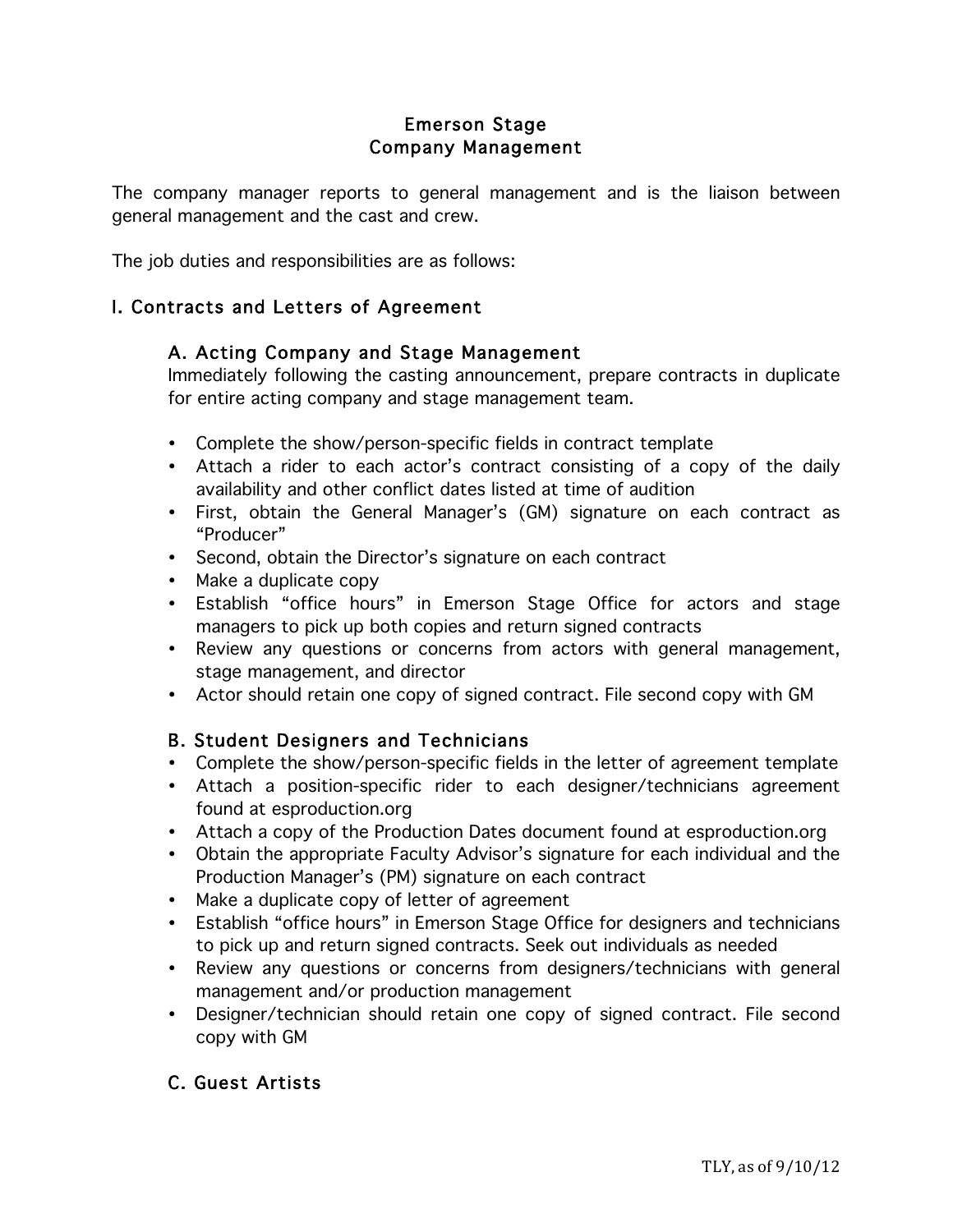At the direction of general management, assist in fulfilling the terms of agreement including payments, housing, transportation, hospitality, and support at related meetings and events.

### D. Musicians

At the direction of general management, assist in fulfilling the terms of agreement including payments, instrument cartage, hospitality, and support at related meetings and events.

- Assist GM in researching/devising pay rates
- Assist GM in drafting letter of agreements as needed
- Attend first rehearsal in which musicians are present to present letters of agreement and required tax forms (W-9)

# II. Publicity and Marketing

# A. General Release Forms

Collect a General Release Form for everyone involved in the production to allow Emerson Stage the right to use names and biographical information, likenesses, images, voice, and performances for our business purposes.

- First consult the "Talent Release Database" in Google Docs. If a release is already recorded as being on file, a new release is not needed.
- Contact all individuals without a release on file to distribute and collect signed forms

#### B. Hometown Information

Publicity information is shared with the Emerson College Office of Communications and Marketing, which will use the information to pitch stories to hometown newspapers of each individual.

- Complete the Hometown Info template with information (Name, Hometown City, State, Zip Code, Major of Study, and YOG) for every student working on production
- Information can largely be gathered using the "Student Hometown Database" in Google Docs, however it will likely be necessary to reach out to individuals at rehearsals, production meetings, etc.
- A complete listing should be submitted to the Assistant to the General Manager (AGM) by the end of the second week of rehearsal (see AGM for exact dates)

# C. Press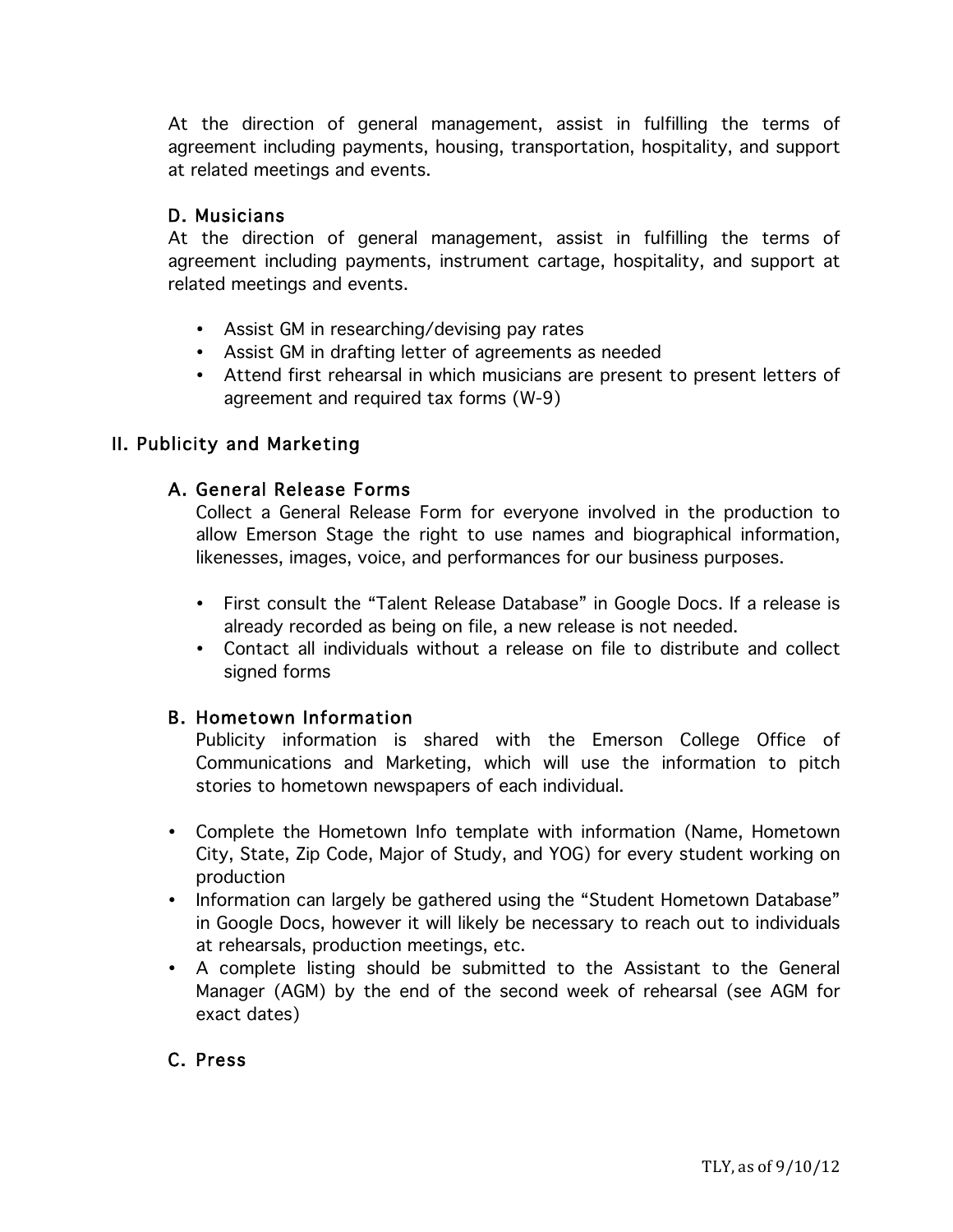Assist in facilitation of media visits (i.e. Berkeley Beacon, Emerson Independent Video, Boston Globe) to rehearsal and off-site interviews and press events (i.e. WERS) as required.

#### D. Social Media

Contribute in meaningful ways to content and promotion via Twitter, Facebook, and Emerson Stage blog.

### E. Photography

Greet and facilitate needs of photographer during the final dress rehearsal and as needed during other events.

### III. Program and Collateral Materials

#### A. Program Bios

Collect and edit bios for the program according to the Emerson Stage Style Guide.

- Include all actors, Director, Musical Director, Scenic Design, Costume Designer, Lighting Designer, Sound Designer, Props Master, Dramaturg, and Stage Manager. Also include Associate Designers (not Assistants) if applicable.
- Maximum Cast Length: 65 words
- Maximum Creative Team Length: 175 words
- Bios should be concise and professional
- A complete document with all bios should be submitted to the AGM by the end of the second week of rehearsal (see AGM for exact dates)

# B. Director's Program Note

Interface with director as needed to adequately prepare him/her for deadlines and content in consultation with general management.

- Maximum Length: 500 words
- Submitted to AGM by Monday of week preceding show week

# C. Program Approval

Beginning one week prior to opening, on the Thursday night crew run, collect signatures of approval or edits from each person listed in the program.

- Must attend rehearsal in which the run crew is first present
- Must be available throughout Tech weekend
- Approved/edited program draft is due back to AGM by 10:00a on the Monday after Tech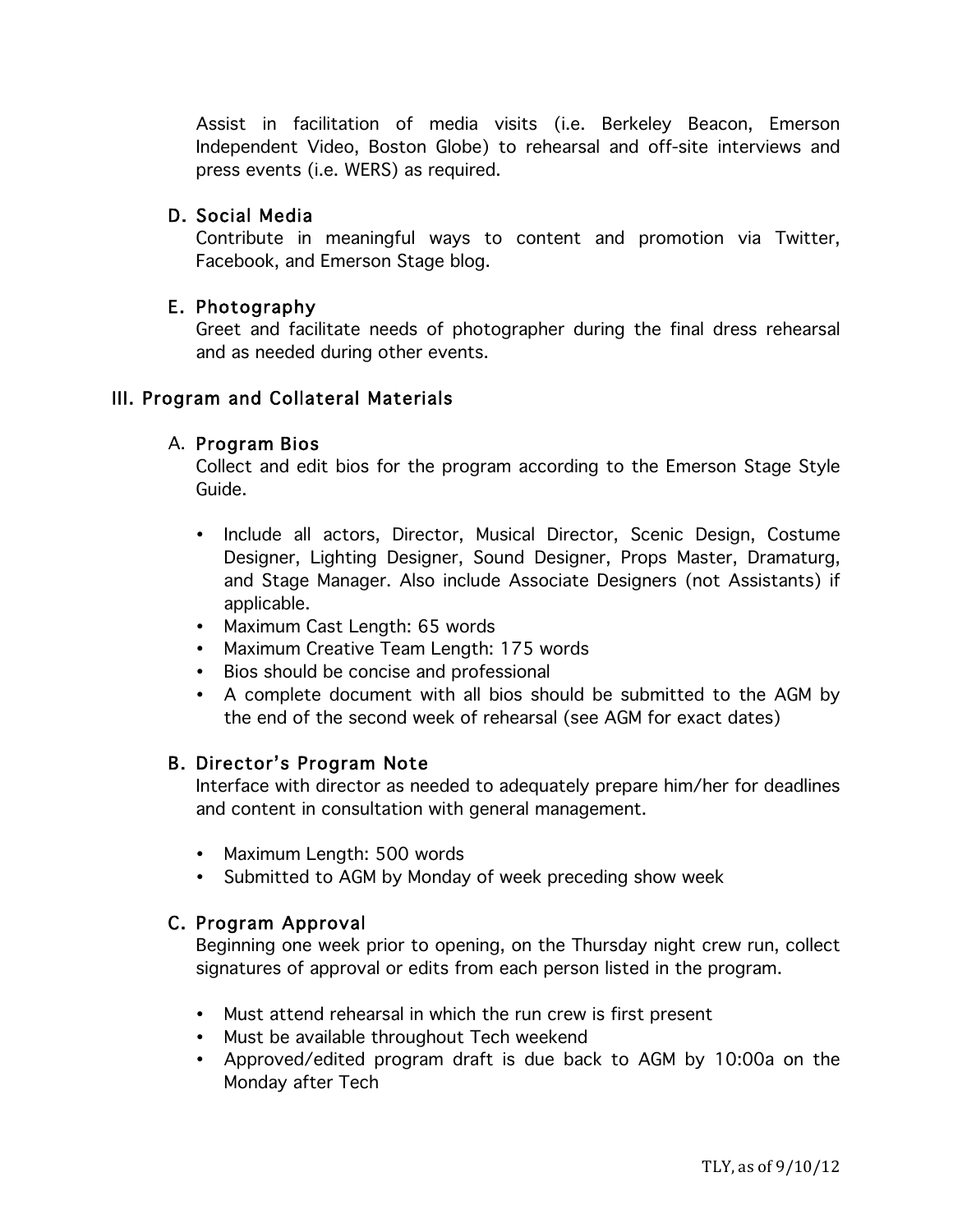### D. Signed Posters

Prepare and distribute signed show posters to cast, creative team, and others as needed.

- Label show posters with the names of all cast members, Director, Musical Director, Assistant Directors, Scenic Design, Costume Designer, Lighting Designer, Sound Designer, Props Master, Dramaturg, Stage Manager, and one for Emerson Stage and lay out in green room during dress rehearsals
- Distribute signed posters to appropriate individuals following final performance
- Return signed poster for Emerson Stage to AGM for inclusion in archives

# IV. Ticketing and Audience Engagement

# A. Company Ticketing

Assist general management in communicating and executing company and comp ticketing policies.

- Become knowledgeable on the Emerson Stage comp ticketing policy, ticket prices, and Office of the Arts box office hours and policies
- Field requests to attend final dress rehearsal and maintain list of guests. Requests should be approved by the director and stage management and should be discussed with general management

# B. Ticket Monitoring

Review ticket sales with general management on a weekly basis.

# V. Rehearsals, Meetings, and Events

#### A. Rehearsals

Attend at least one rehearsal per week as the representative from management and at other times as needed.

- Recommended day to attend is Thursday (typical Actors' Equity Association pay day)
- Check in with actors, stage managers, directors
- Answer questions, receive feedback, etc.

#### B. Production Meetings

Attend all scheduled production meetings to communicate ticketing and other company-related updates. Updated meeting schedules are maintained by production management at esproduction.org.

### C. Events

Support general management at other events as required.